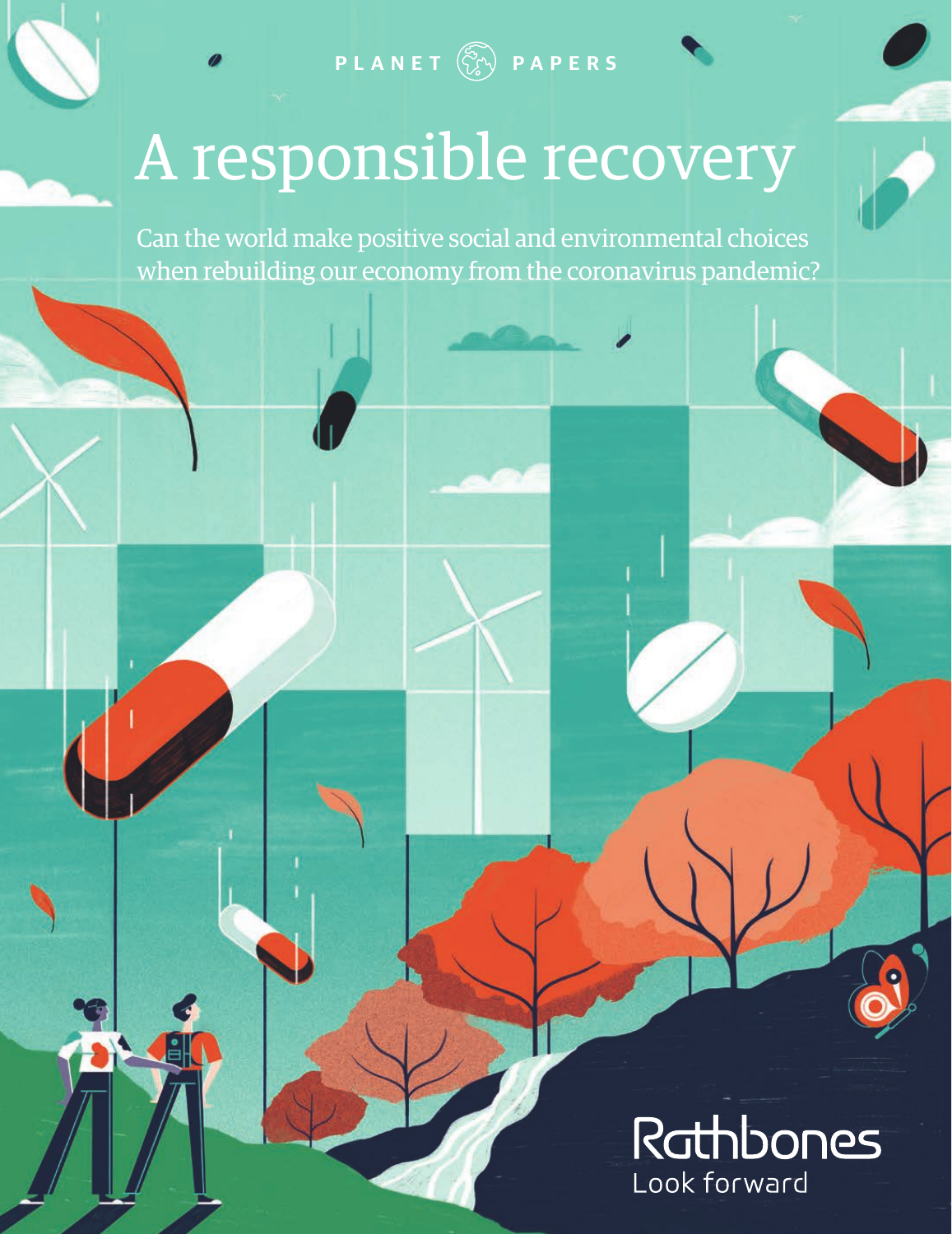

## What would you do for our planet?

Cover illustration: Michael Driver, Folio Art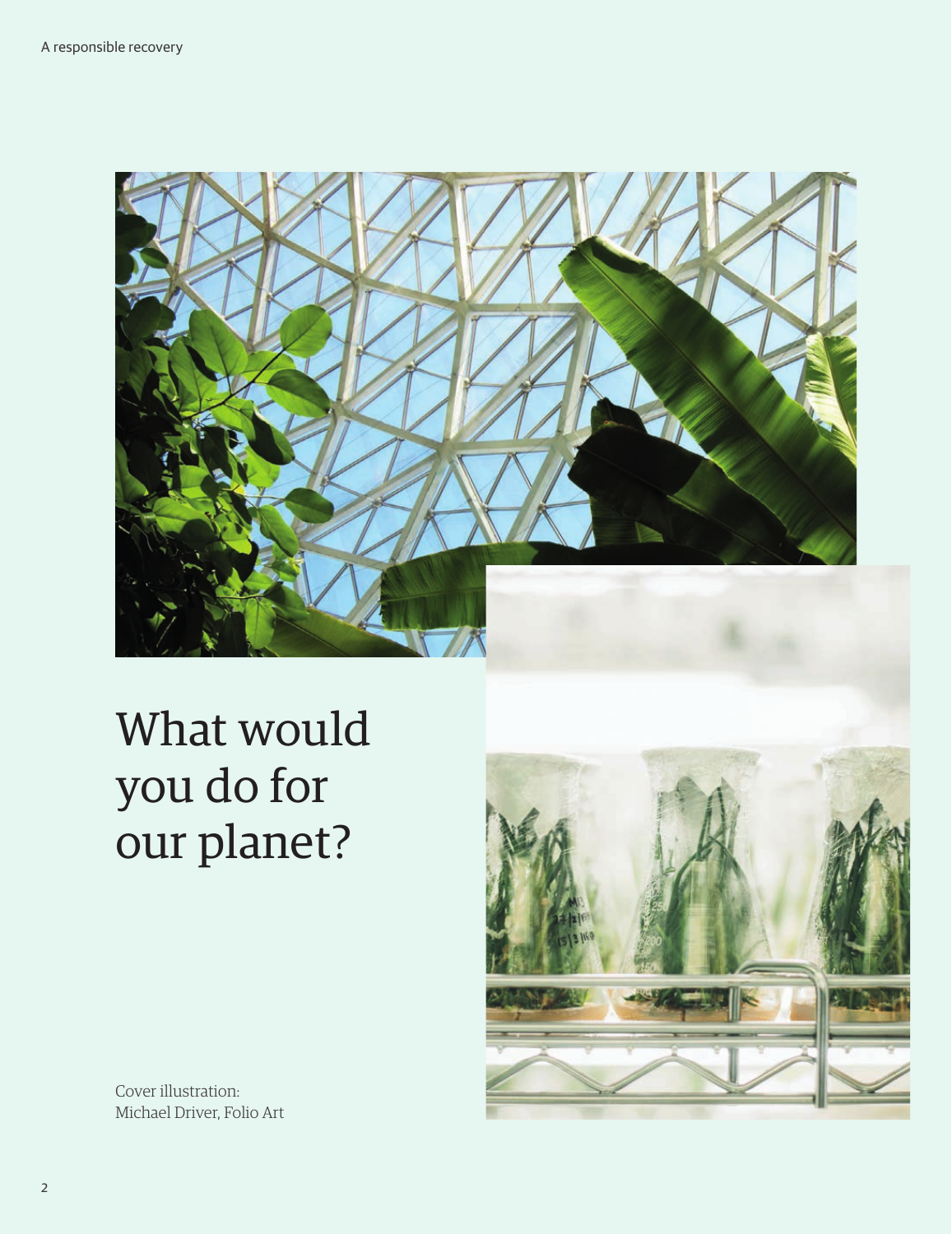### A responsible recovery

This year of pandemic marks the start of the decade in which the UN's Sustainable Development Goals (SDGs) will be met or missed. On the face of it, we couldn't have asked for a worse start. Stewardship director Matt Crossman makes the case that we can and should 'build back better'.

> The impact of COVID-19 exhausts superlatives. At the height of the crisis, seemingly every news report started with some combination of "never before", "not since" or "in living memory". As self-isolation met social distancing, schools closed and working from home became the new normal for most in a desk job. Meanwhile, those in more vulnerable jobs faced the twin threat of a global health crisis and an uncertain financial future.

Once the scale of the crisis became clear, the response was swift and powerful. Any talk of fiscal discipline was banished at once, as the UK government promised, in bizarre capital letters, to do "WHATEVER IT TAKES". French President Emmanuel Macron promised that no French firm would collapse, and governments and central banks across the developed world launched support packages worth trillions of dollars.

Meanwhile, the problems that grabbed the world's attention in 2019 — climate change in particular — are not going away. The nagging need for systemic reform of the global economy stays constant. Indeed, the pandemic only highlights the weaknesses of the current system. But it could also be a catalyst for accelerating the move towards a more responsible capitalism, and an opportunity to direct stimulus towards building a more sustainable economy. (You can read why Rathbones believes every long-term investor should care in our research report *[Responsible capitalism](https://www.rathbones.com/knowledge-and-insight/responsible-capitalism)*.)

#### **Responsible recession**

Despite stumbling out of the blocks owing to this unforeseen event, as a society we must remember the race to achieve the SDGs is a marathon not a sprint. If we are to build a more resilient economy with our stimulus, the steps we take to get the world moving in response to the short-term shock of COVID-19 must be done in alignment with the long-term necessity of meeting the SDGs.<sup>1</sup>

Global crises such as the COVID-19 pandemic have a peculiar feature — they are nobody's fault. The 2008 financial crisis created clear villains in the form of those creating speculative financial instruments; 'greedy bankers' were everyone's enemy. Bailouts of banks



1  [For more information](https://www.rathbonegreenbank.com/insight/supporting-un-sustainable-development-goals)  [on the Sustainable](https://www.rathbonegreenbank.com/insight/supporting-un-sustainable-development-goals)  [Development Goals](https://www.rathbonegreenbank.com/insight/supporting-un-sustainable-development-goals)  [see this article from](https://www.rathbonegreenbank.com/insight/supporting-un-sustainable-development-goals)  [Rathbone Greenbank,](https://www.rathbonegreenbank.com/insight/supporting-un-sustainable-development-goals)  [our specialist ethical,](https://www.rathbonegreenbank.com/insight/supporting-un-sustainable-development-goals)  [sustainable and impact](https://www.rathbonegreenbank.com/insight/supporting-un-sustainable-development-goals)  [investing team.](https://www.rathbonegreenbank.com/insight/supporting-un-sustainable-development-goals)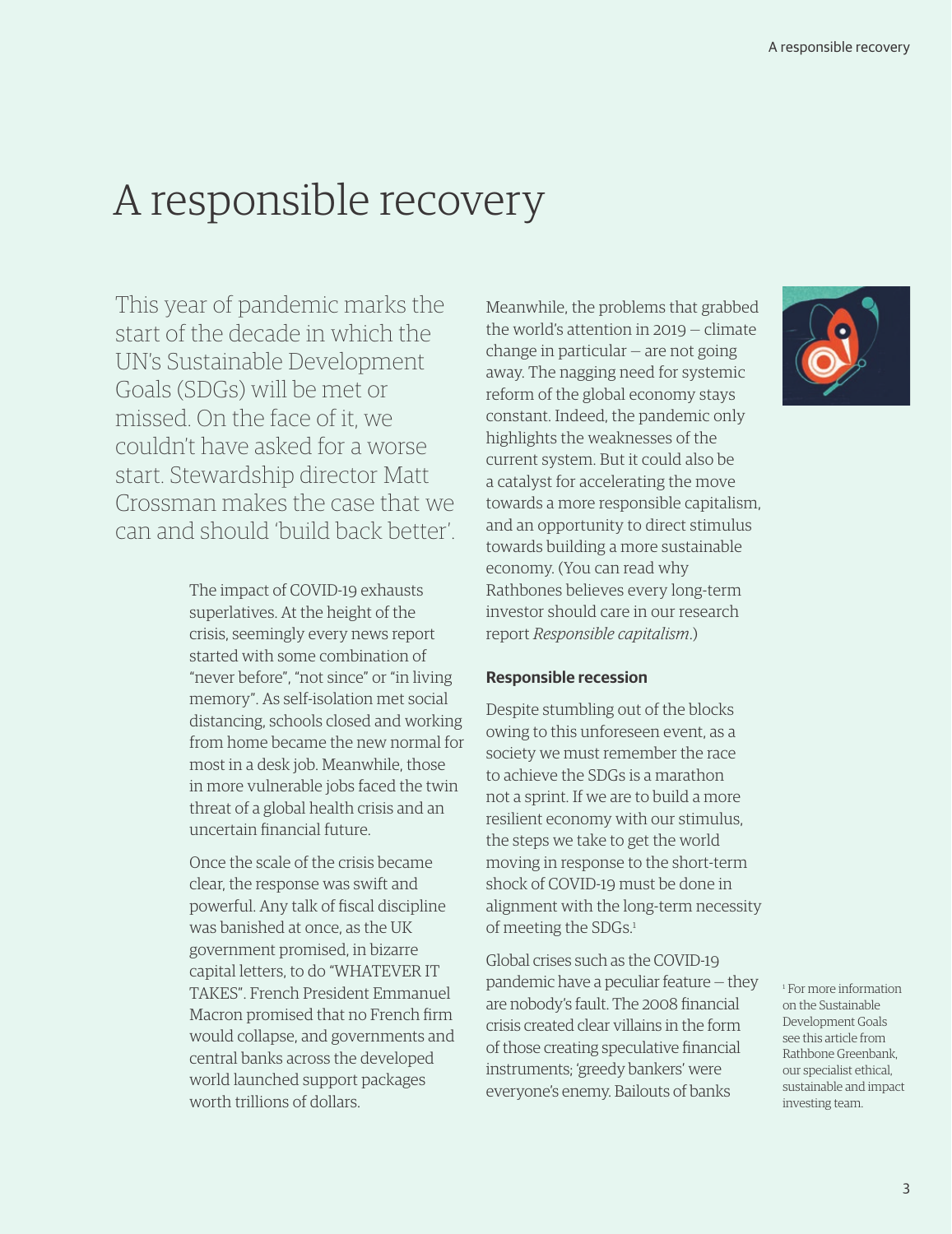were necessary, but met with a public outcry. With a global pandemic, while you can argue about which government responded 'best', we can agree that we all face a common threat. Political divisions about who benefits most from the coming financial stimulus, and whether such moves are 'fair', are diminished. This is an opportunity of historic proportions — at the moment when society needs it most.

Though the 2008 crisis was of a very different nature, it does have lessons for how we respond to our current crisis.

Back in 2008, I was a 20-something postgrad student in voluntary isolation, holed up with my parents while I finished my studies. The key difference between my predicament back then and the one faced by today's students is that I was on leave from a fully fledged career, with a job to return to… or so I thought. The day before my final exam, Lehman Brothers collapsed. I'd focused on ethical and sustainable investing; would I have a career to go back to?

2 Our involvement in the UN PRI was spearheaded by the team at Rathbone Greenbank Investments, who have been part of Rathbones for over 20 years.

Back then, the knives were out for nascent Environmental Social and Governance funds, and the well-worn argument for investing in traditional, defensive stocks still echoes today: 'invest in stocks that have steady demand'. That means alcohol, tobacco

#### "If anything kills over 10 million people in the next few decades, it's most likely to be a highly infectious virus rather than a war."

and arms companies, whose demand doesn't tend to be affected by the vagaries of the market. For the income seeking investor, it's a case of 'any port in a storm' — or any dividend in a pandemic. Then as now, 'values' are seemingly in conflict with seeking value; can we afford to push responsible capitalism in the current environment?

It won't come as a surprise to learn that we think we can and should. Rathbones has been a signatory to the UNsponsored Principles for Responsible Investment for over a decade.<sup>2</sup> Today we see the need to practise responsible capitalism as greater than ever.

#### **Sustainable stimulus**

How much of a shock was COVID-19? It's clear to us that a more responsible form of capitalism could have helped prevent the worst impacts of the pandemic. The warning signs about the vulnerability of our globalised world were there for everyone to see. Bill Gates, one of history's greatest capitalists, was sounding the alarm back in 2015:

Past performance is not a reliable indicator of future performance.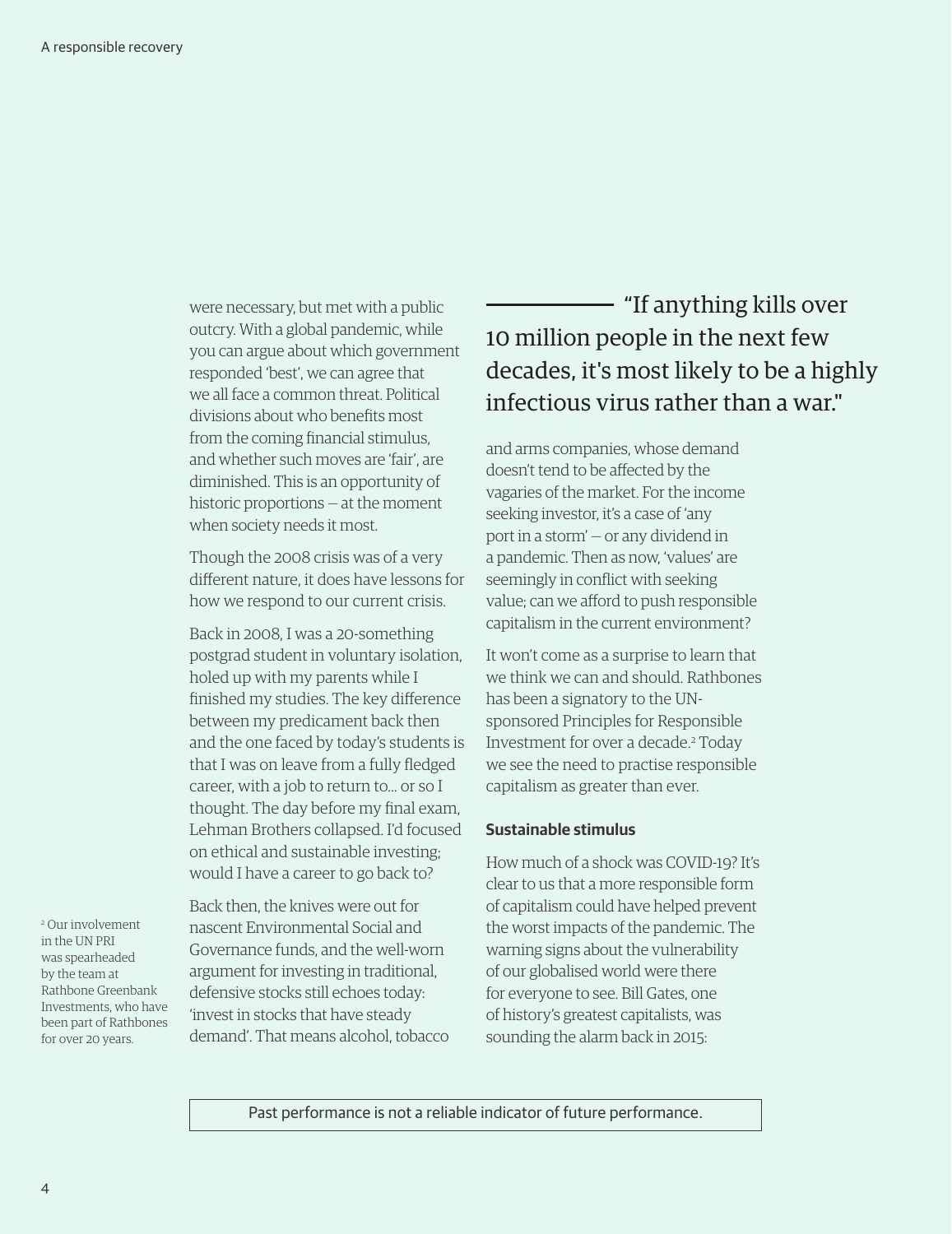

"If anything kills over 10 million people in the next few decades, it's most likely to be a highly infectious virus rather than a war. Not missiles, but microbes… we're not ready for the next epidemic."

He went further, noting that we had all we needed to be better prepared — the technology, the building blocks of a response system — but not the will to spend a little to save millions of lives. A similar thing could be said of investment in antibiotics, the bedrock of the global healthcare system, where investment has slowed to a historically low rate and been largely abandoned by big pharmaceutical companies. But the response to COVID-19 has shown us that capitalism has enormous power for good when it comes to finding solutions to urgent medical needs, and that gives us hope for the future of antibiotics too, which we explore in the next section 'A healthy recovery'.

A 'sustainable stimulus' isn't a new concept. There was talk and then delivery of a green stimulus in the wake of the 2008 financial crisis as key players like the US and China focused recovery efforts on cleantech and renewables. Writing at the time, HSBC estimated that governments around the world "allocated more than \$430 billion in fiscal stimulus to key climate change investment themes." The following decade saw two major and significant developments: the drastic fall in the cost of solar power, and the collapse in investor confidence in coal. Correlation is not causation, but it's fair to assert that such targeted stimulus had the double benefit of getting the economy moving and delivering on global goals.

Now it's a question of converting plans into action. Leading economists, including Nicholas Stern and Joseph

 The response to COVID-19 has shown us that capitalism has enormous power for good when it comes to finding solutions to urgent medical needs, and that gives us hope for the future of antibiotics too.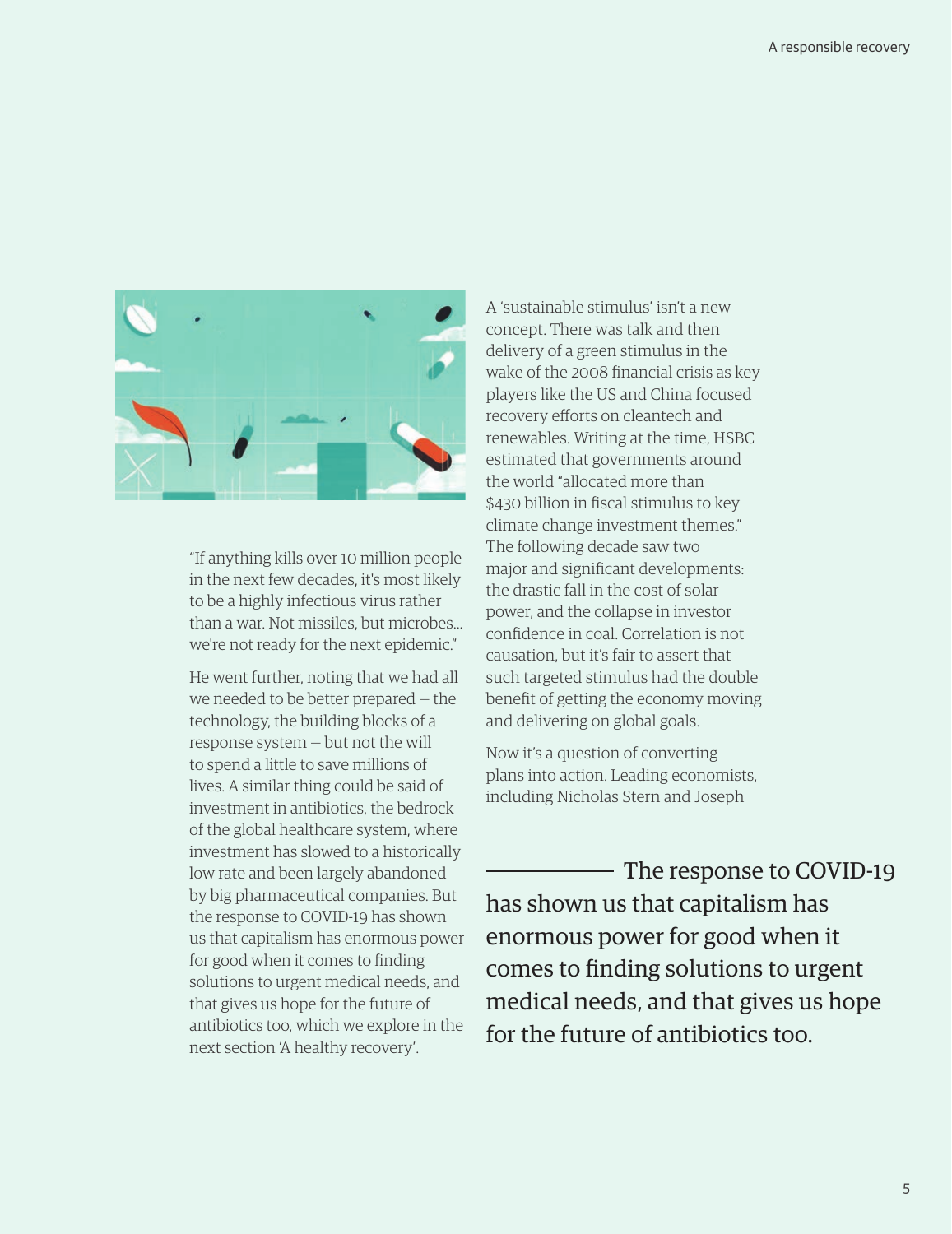Stiglitz, have made the case for fiscal recovery packages that meet both economic and climate goals, such as investment in clean physical infrastructure, retrofitting buildings for greater energy efficiency and natural resources. To this end, Rathbones has recently signed an investor letter, coordinated by the UK Business Group Alliance for Net Zero and the Institutional Investors Group on Climate Change, calling on the UK government to ensure that the economic recovery plans support a sustainable, inclusive and resilient UK economy, aligned with the UK's target of net zero emissions by 2050.3

3 Rathbone Global Sustainability Annual Review 2020, COVID-19: *An opportunity to build back better?* 

Our hope is that rather than be a hindrance to investing in a sustainable future, the pandemic will prove to be a catalyst. As Vladimir Lenin wrote,

"There are decades where nothing happens; and there are weeks where decades happen."

A rapid acceleration in some positive changes, such as the move to more flexible working, is one silver lining in the dark economic cloud that COVID-19 has cast over the world. Global governments have a window of opportunity to shape a decade of recovery that will address the yawning gap in wealth inequality, improve health and education and tackle climate change.

Our actions now will affect the decade before us — could a truly sustainable economy rise from the ashes of COVID-19?



Now it's a question of converting plans into action.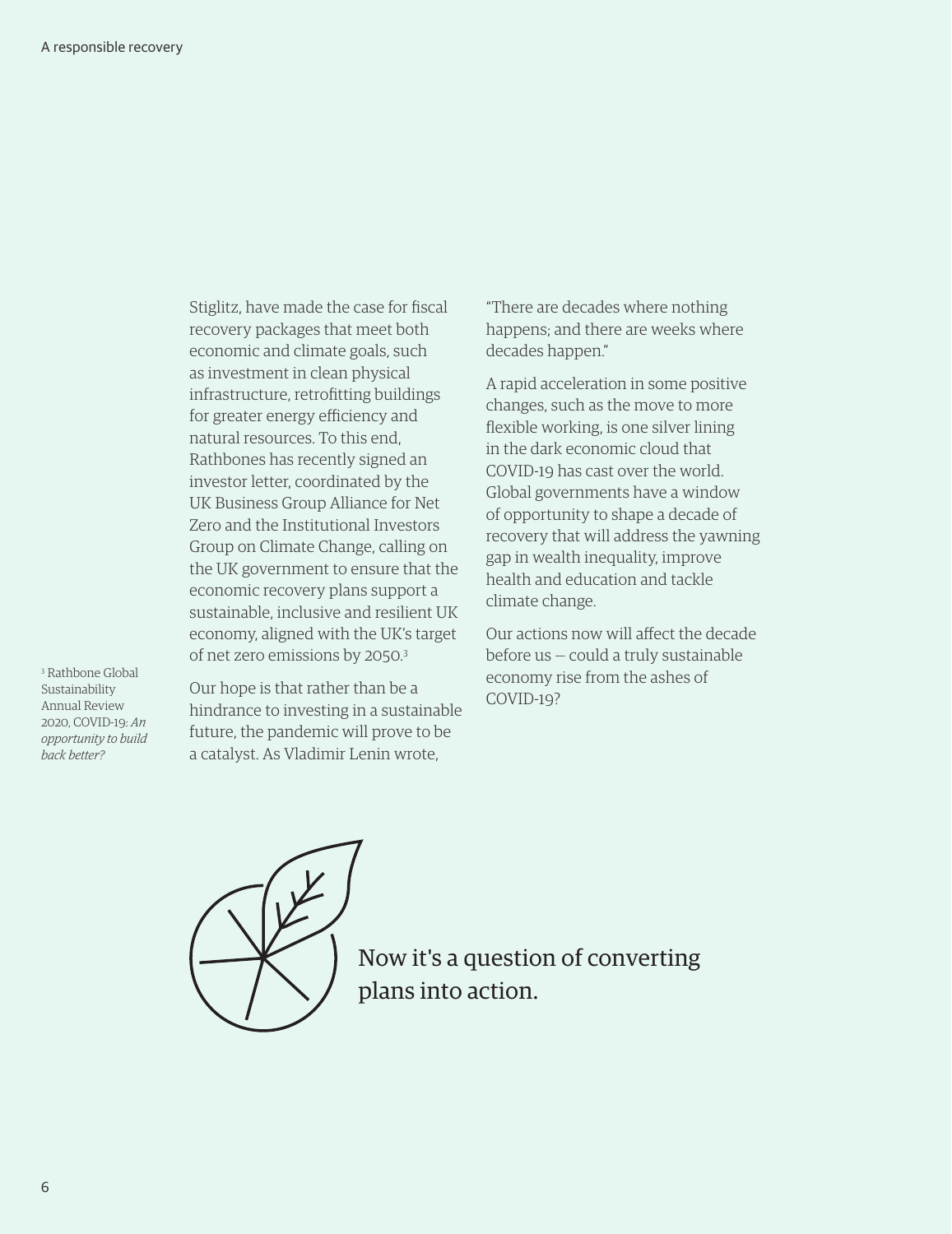Our actions now will affect the decade before us

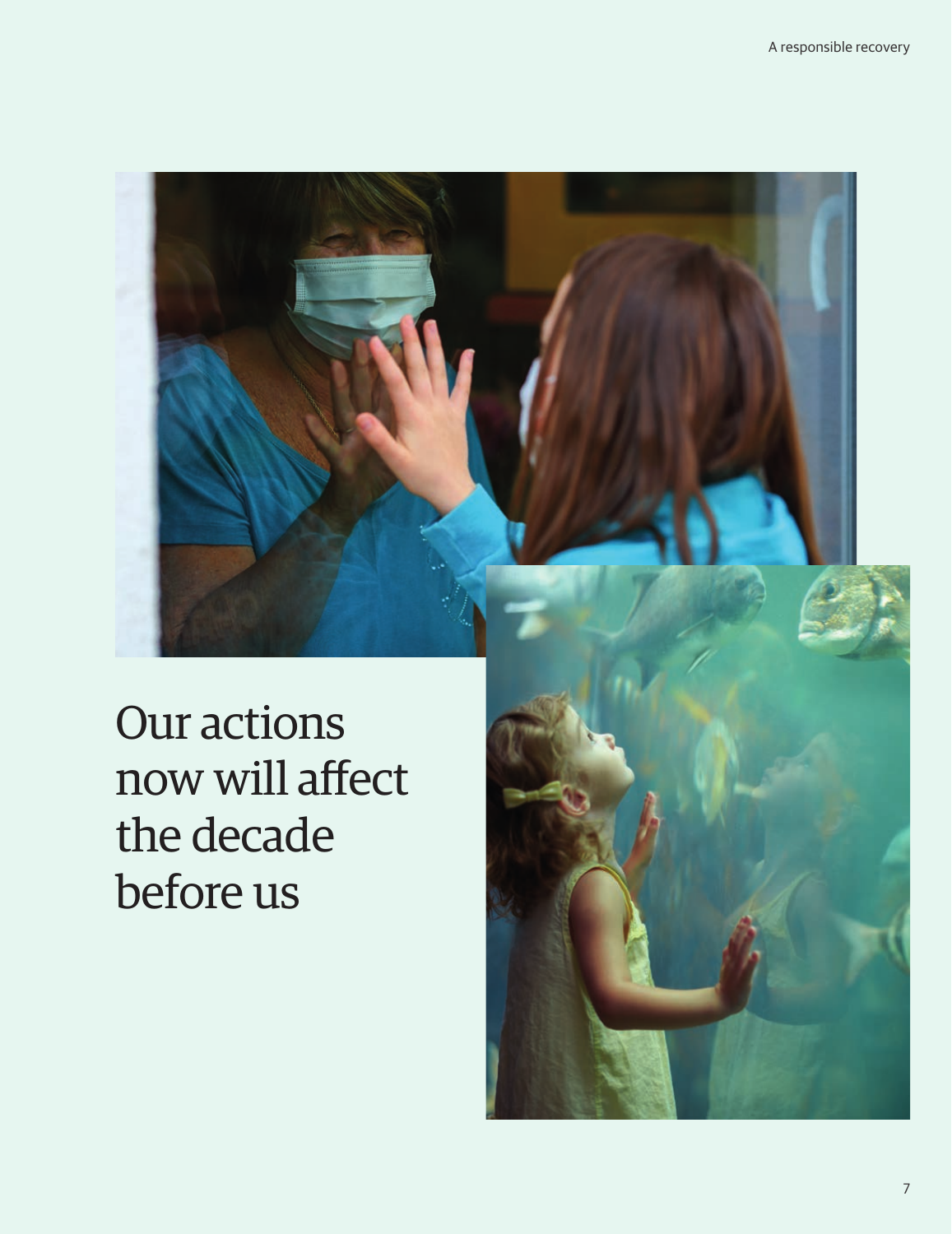## A healthy recovery

As we noted in our 2019 report *[Responsible capitalism](https://www.rathbones.com/knowledge-and-insight/responsible-capitalism)*, long-term profits depend on a healthy, wellpaid, socially mobile workforce. But capitalism doesn't always allocate capital to the most useful areas. And one area where this mismatch is in need of a more responsible capitalism is the global healthcare system.

> Imagine you're a business owner and you're presented with an enormous gap in your market that needs filling and there's a dearth of competition. Sounds good so far. But what if, by their very nature, the products that would fill that gap are not only unprofitable to begin with, but become less valuable the more people use them? What would you do? Probably move on to something else.

> This, in a nutshell, is the issue facing the pharmaceutical industry, which the world depends on to provide a bedrock of the modern healthcare system antibiotics. COVID-19 is a fast moving pandemic — antimicrobial resistance (AMR) a slow-burning and insidious one.

It would be hard to exaggerate the success of antibiotics in saving lives and their importance to the functioning of the global economy. In the preantibiotic age, the simplest of bacterial infections could prove fatal, rendering everything from surgical procedures to childbirth potentially life threatening.

Widespread overuse has enabled infectious bacteria to evolve and strengthen their resistance to antibiotics. Consequently, AMR is now recognised as one of the most significant threats to public health. If a product becomes less effective the more it's used, that's not good for business; the financial and societal rewards seem to be at odds. Not surprisingly, investment in new antibiotics has slowed to the lowest rate in history, and big pharmaceutical companies have largely abandoned the field.

It's estimated that about 70,000 people die a year from infections that are resistant to antibiotics, and that number is forecast to grow to 10 million a year by 2050 if the current trend of growth in resistance continues, dwarfing the death rate of COVID-19. This is one of today's urgent challenges, and a healthy, functioning responsible capitalism is needed to address it.

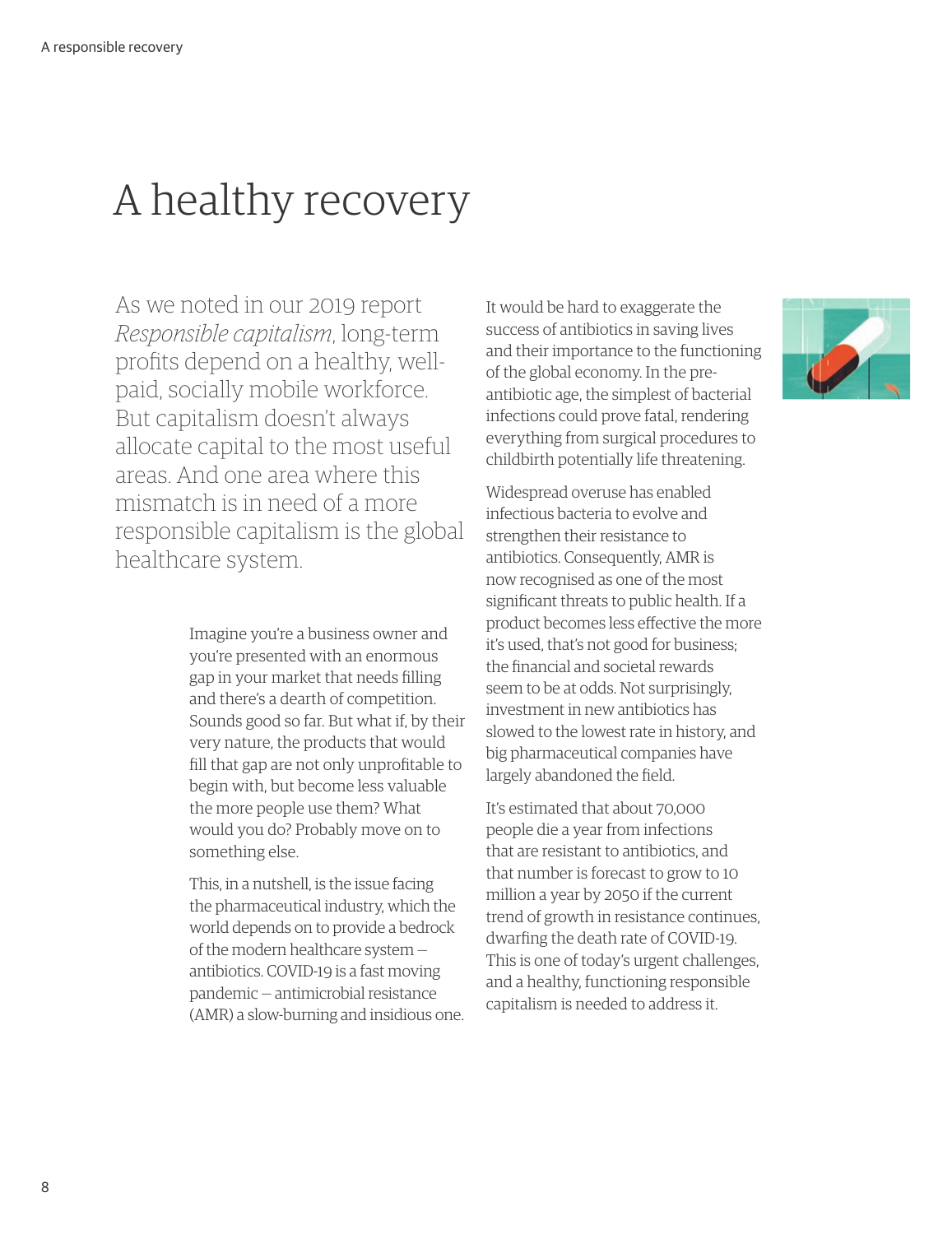It's an exciting time to be in biotechnology and advanced pharmaceuticals. The convergence of big data and artificial intelligence along with huge advances in the field of genetics has created a vastly promising new frontier for both industries. But neither industry seems aware that the very basis on which its business model is built is under severe pressure. The modern healthcare system is built on the ability to control infection, and our tools in that fight — antibiotics — had entered into their own crisis even before COVID-19 hit.

#### **Capitalism as a force for good**

History abounds with examples of capitalism facilitating great investment in energy, technology and vital infrastructure, and in laying the groundwork for social mobility. But we know capitalism, when it's narrowly focused on delivering returns for shareholders, does not always allocate capital to the most useful areas. This is known in economic shorthand as a 'market failure' — an area where the

 Antimicrobial resistance is one of today's urgent challenges, and a healthy, functioning responsible capitalism is needed to address it.

true cost or value of an asset isn't priced in. Antibiotics are a classic case.

At a basic, surface level it makes sense for pharmaceutical companies to move away from producing new antibiotics. We've become so dependent on antibiotics, and we expect them to be cheap. Their true worth is not reflected in their price. All investment choices carry an opportunity cost, and there

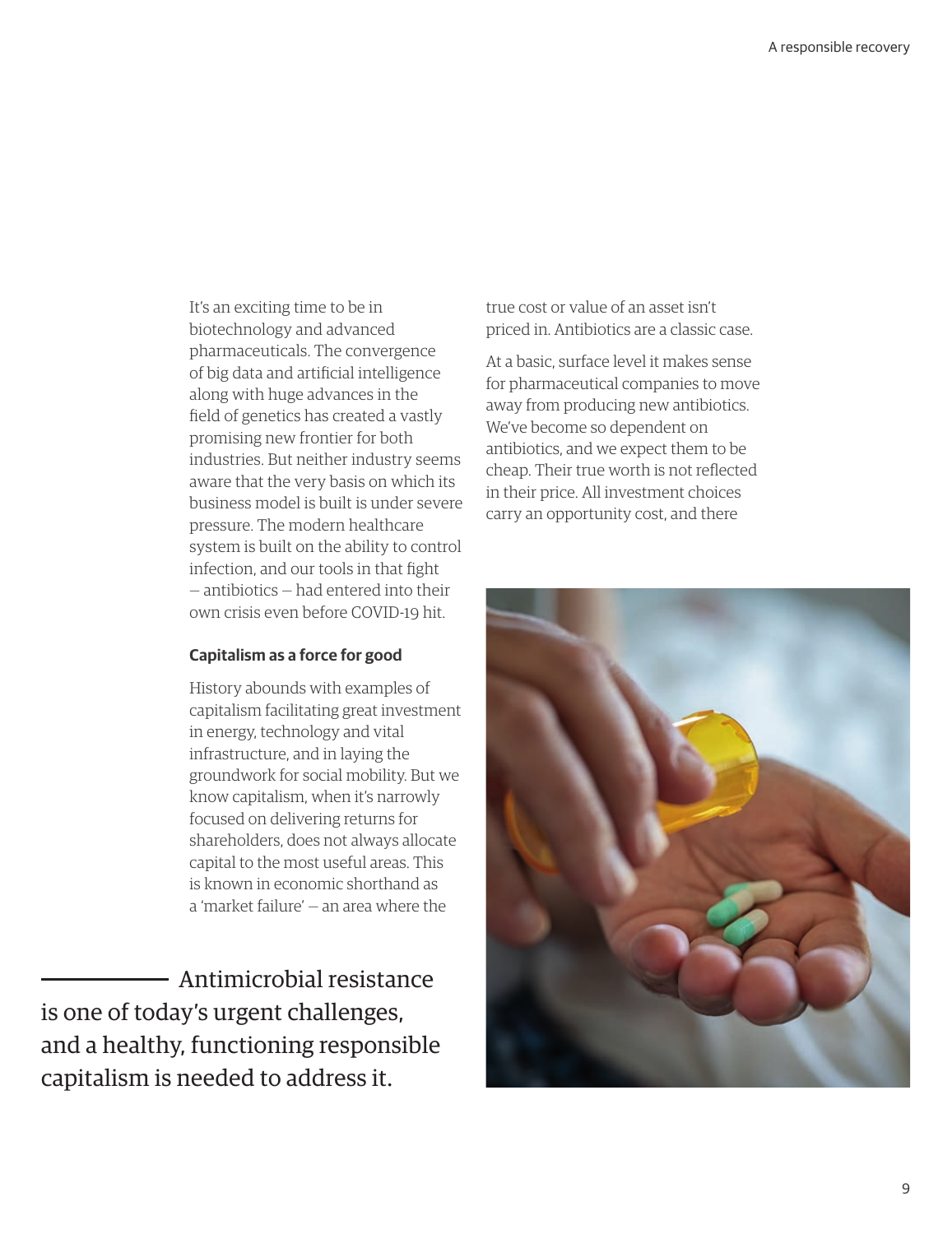are many more lucrative options. To invest money in the development of a lifestyle drug could see five to 10 years of market dominance with little risk once brought to market — compare that with the low margins and diminishing effectiveness of antibiotics and the decision on where to spend your research dollars is a no brainer.

The industry is aware of the problem, but investors have not yet grasped the full implications. According to a 2016 report by former Goldman Sachs Chief Economist Lord Jim O'Neill, if 10 million people were to die every year as a result of AMR by 2050 as predicted, that would shave 2 to 3.5 percentage points from annual global GDP growth, potentially wiping it out if we assume a long-term trend rate of 3.5%.

While no individual company can shoulder the full blame, the failing at a sectoral level must be addressed. And it's not just a problem for the pharmaceutical industry. It's a massive risk for any company that builds its business on the modern healthcare system, and for society at large. Almost everything that happens in a modern hospital or clinic relies on antibiotics to make it safe. Where once Caesarean sections were a last resort, they are now elective for many women enabled by widely available antibiotics to combat the risk of infection.

An ageing population is seeing more and more joint replacements — any and every such surgical intervention requires antibiotics to combat the ever-present risk of infection. It doesn't matter how good your new hip joint is — how excellent the materials, whether it was modelled on your specific physiology and delivered through 3D printing, or how personalised it is to your DNA. If you run the risk of dying of infection, contracting one of the growing number of superbugs, then what value is the medical technology?



AMR is projected to shave 2 to 3.5 percentage points from annual global GDP growth by 2050.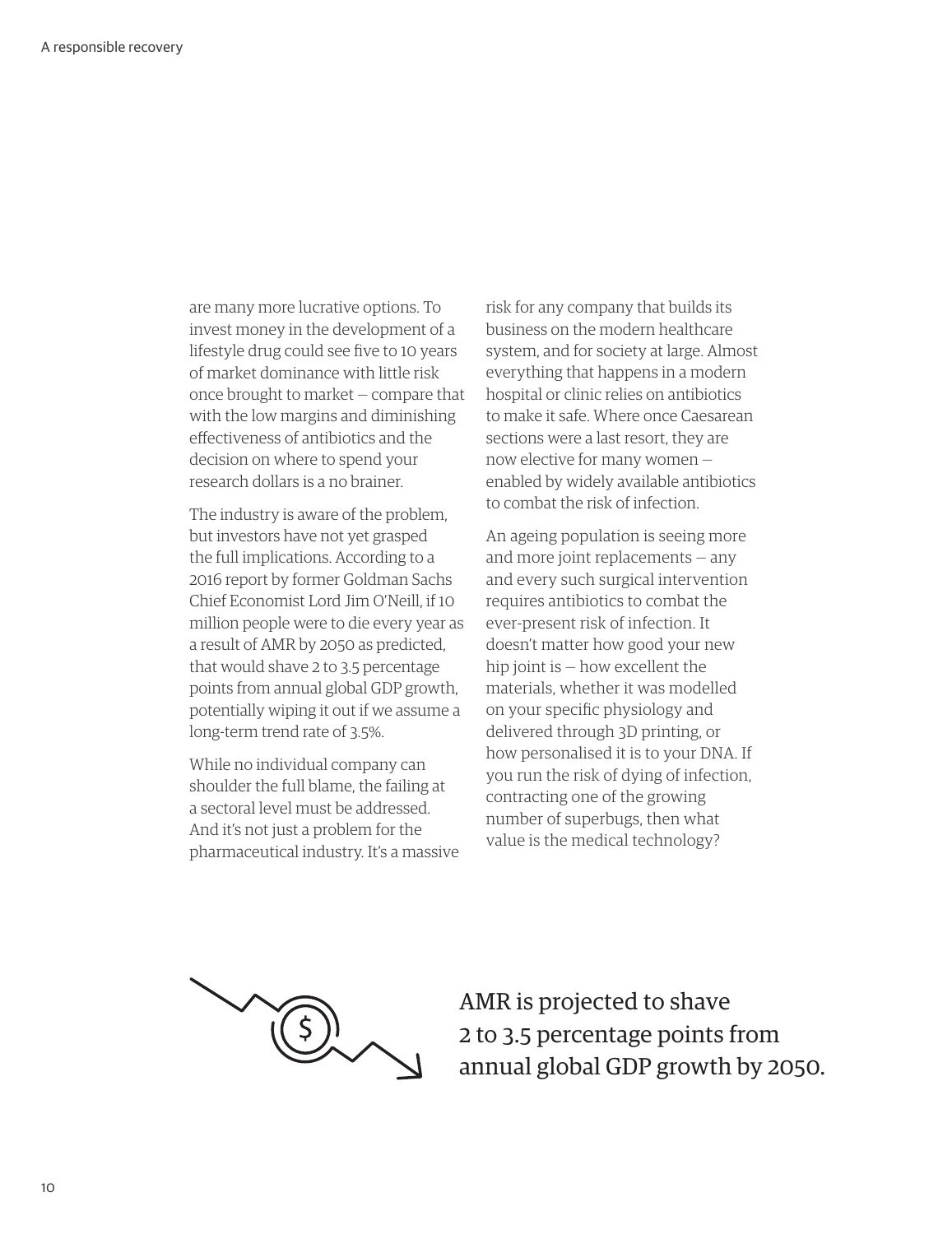"Antimicrobial resistance will take us back to a time when people feared common infections and risked their lives from minor surgery."

> The same can be said about the excitement bubbling up in oncology, where immunotherapy — which works by influencing the body's immune system — is being heralded as the 'magic bullet' in the fight against cancer. No matter how much more effective the emerging class of cancer treatments, their use depends on a healthcare system that can protect vulnerable patients from infection.

"Antimicrobial resistance will take us back to a time when people feared common infections and risked their lives from minor surgery," said the head of the UN's World Health Organisation when he launched World Antibiotic Awareness Week in November 2017. "[It is] a global crisis that we cannot ignore."

#### **What gives us hope?**

Given that the maths doesn't work for antibiotics like it does for other pharmaceutical products, how can this obstacle be overcome and pharmaceutical companies be incentivised to produce them?

In response to this crisis, the AMR Industry Alliance was formed in 2016, made up of over 100 pharmaceutical and biotech companies and associations across 20 countries. It has since invested a combined \$2 billion in AMR research and development (R&D). In 2018, the non-profit Access to Medicine Foundation launched an AMR Benchmark, tracking progress among the most active companies in this area.<sup>4</sup>

Governments have a big role to play. There are two basic approaches, known as 'push' and 'pull' incentives. So far incentives have generally involved public-private partnerships making grants to small companies for early stage R&D. These grants have been enough to help companies successfully develop new antibiotics, but not enough to get them from there to profitability. That's where pull incentives come in. As the name suggests, rather than pay upfront R&D costs, they reward success with larger doses of cash.

In particular, pull incentives were the brainchild of the British government's multi-year Review on Antimicrobial Resistance, which was headed by Lord O'Neill and completed in 2016. The review proposed giving a one-time "market entry reward" of \$1 billion for new antibiotics, enough to cover

4 Rathbone Greenbank is involved with the AMR Benchmark through its membership of the Access to Medicine Foundation's index (ATMI), which ranks major pharmaceutical companies on their efforts to make medicine available to poorer countries.

Past performance is not a reliable indicator of future performance.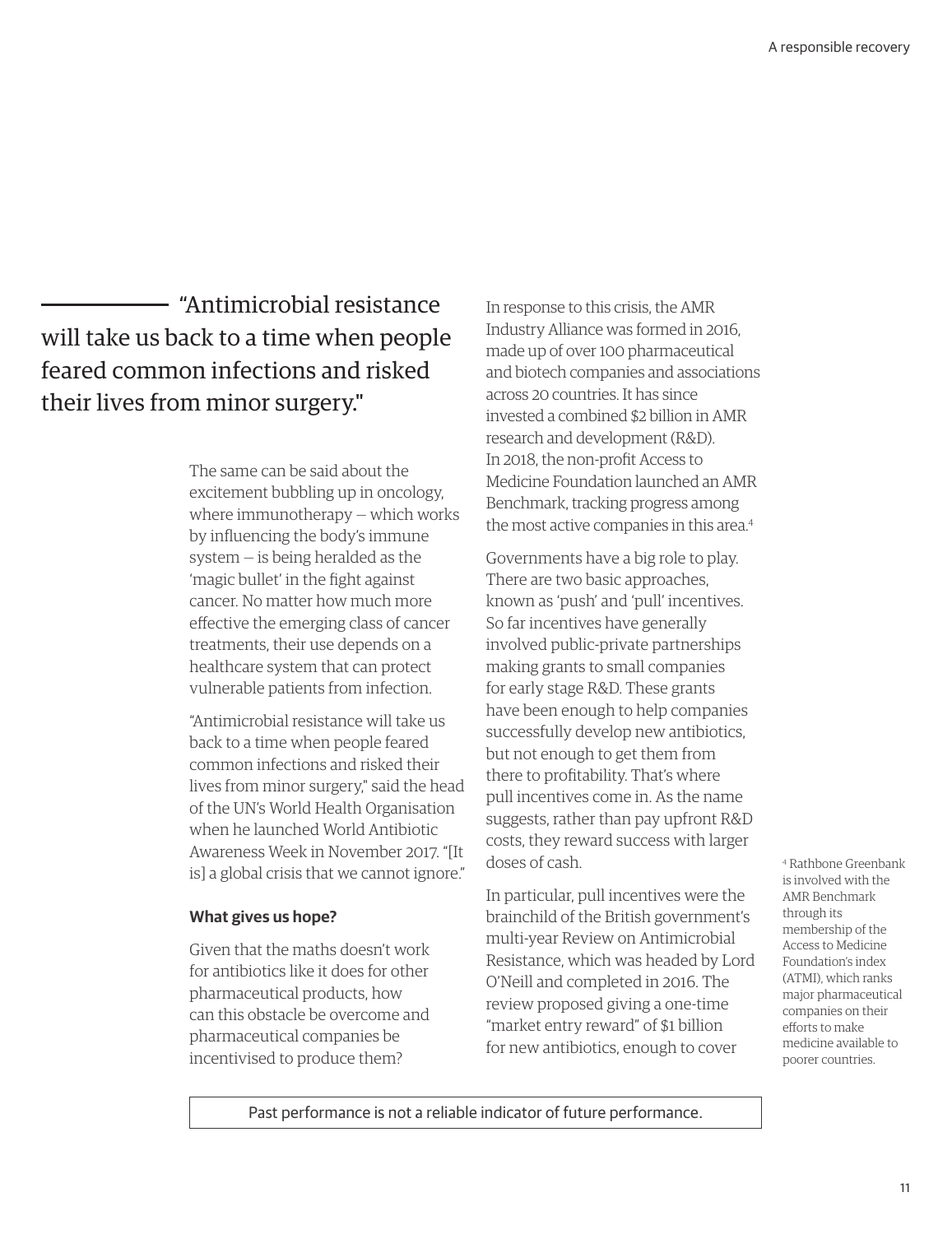typical R&D costs and enable the antibiotic to be profitable without encouraging over use.

In June this year the NHS announced an incentive scheme for pharmaceutical companies to provide new antibiotics to UK patients for the first time in decades. This first-of-its-kind subscription model, part of a UK action plan to contain and control AMR by 2040, pays providers upfront based on the value of their antibiotics to the public health system, rather than the amount used.

Another encouraging development stemming from such efforts has been the recently announced creation by leading pharmaceutical companies of the AMR Action Fund. The fund aims to start operating this year, with the goal of delivering two to four new antibiotics by 2030 through investing more than \$1 billion in small biotech firms.

Government incentives, which will cost huge sums of money and deliver profits to the pharmaceutical industry, may be a politically unpalatable medicine. But they may prove to be an effective way of fixing this crisis, and a great example of responsible capitalism in action — an opportunity for investors to do well by doing some good.

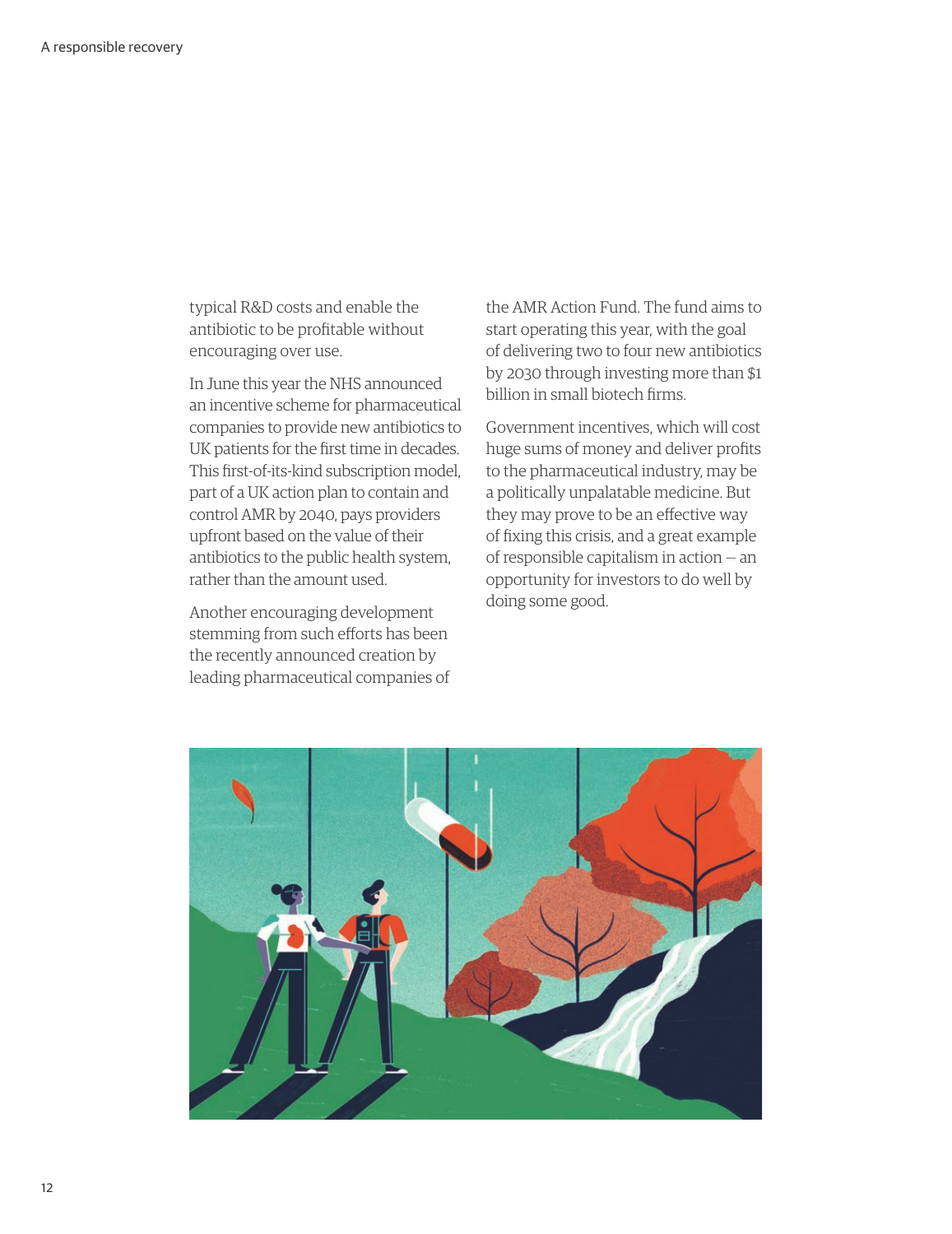How will the global economy heal from the health crisis?

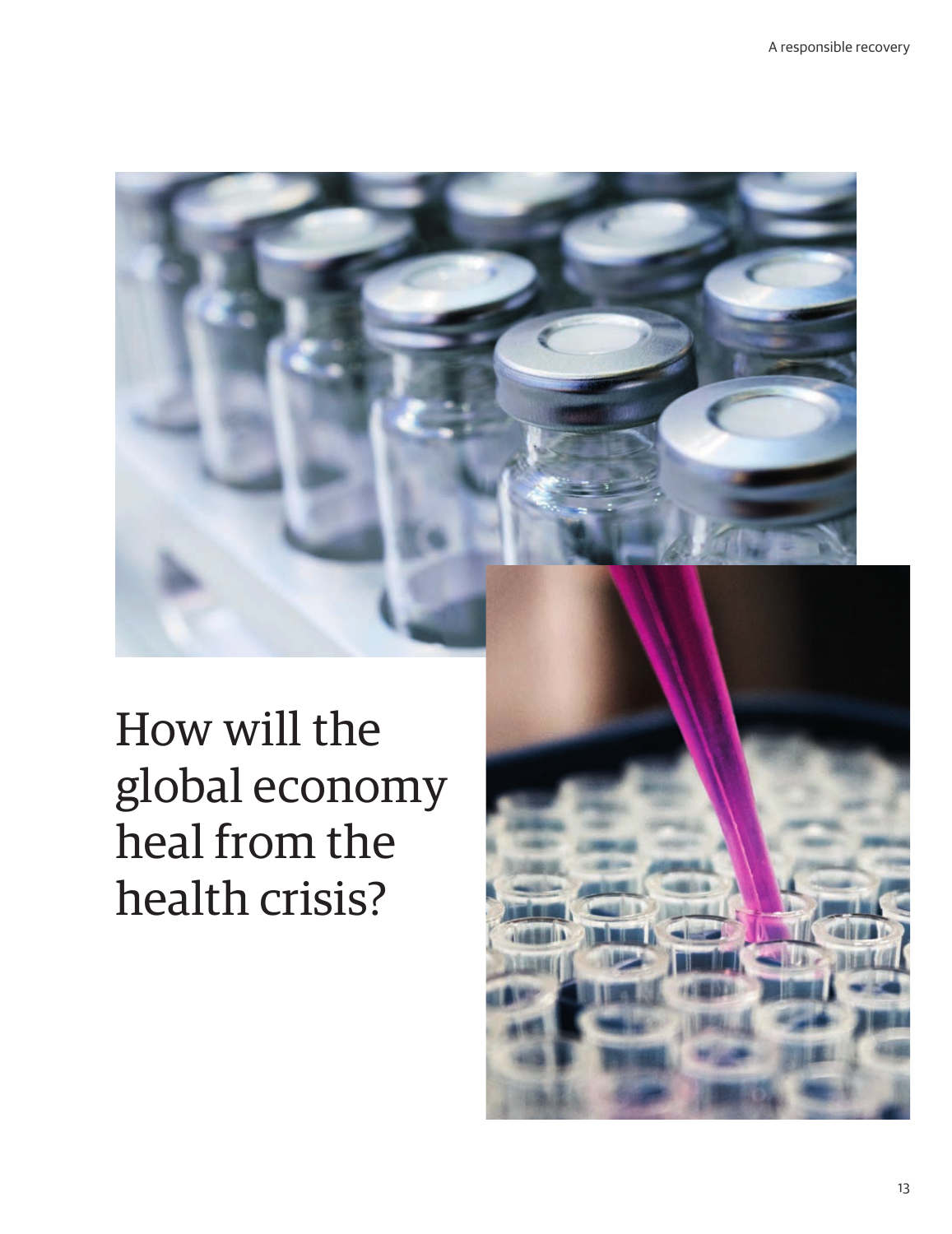## Important information

This document and the information within it does not constitute investment research or a research recommendation.

The value of investments and the income generated by them can go down as well as up.

Rathbone Investment Management International is the Registered Business Name of Rathbone Investment Management International Limited, which is regulated by the Jersey Financial Services Commission. Registered office: 26 Esplanade, St. Helier, Jersey JE1 2RB. Company Registration No. 50503.

Rathbone Investment Management International Limited is not authorised or regulated by the Prudential Regulation Authority or the Financial Conduct Authority in the UK. Rathbone Investment Management International Limited is not subject to the provisions of the UK Financial Services and Markets Act 2000 and the Financial Services Act 2012; and, investors entering into investment agreements with Rathbone Investment Management International Limited will not have the protections afforded by those Acts or the rules and regulations made under them, including the UK Financial Services Compensation Scheme.

This document is not intended as an offer or solicitation for the purchase or sale of any financial instrument by Rathbone Investment Management International Limited. The information and opinions expressed herein are considered valid at publication, but are subject to change without notice and their accuracy and completeness cannot be guaranteed.

Not for distribution in the United States. Copyright ©2021 Rathbone Brothers Plc. All rights reserved. No part of this document may be reproduced in whole or in part without express prior permission.

Rathbones and Rathbone Greenbank Investments are trading names of Rathbone Investment Management Limited, which is authorised by the PRA and regulated by the FCA and the PRA. Registered Office: Port of Liverpool Building, Pier Head, Liverpool L3 1NW. Registered in England No. 01448919. Rathbone Investment Management Limited is a wholly owned subsidiary of Rathbone Brothers Plc.

If you no longer wish to receive this publication, please call 020 7399 0000 or speak to your regular Rathbones contact.